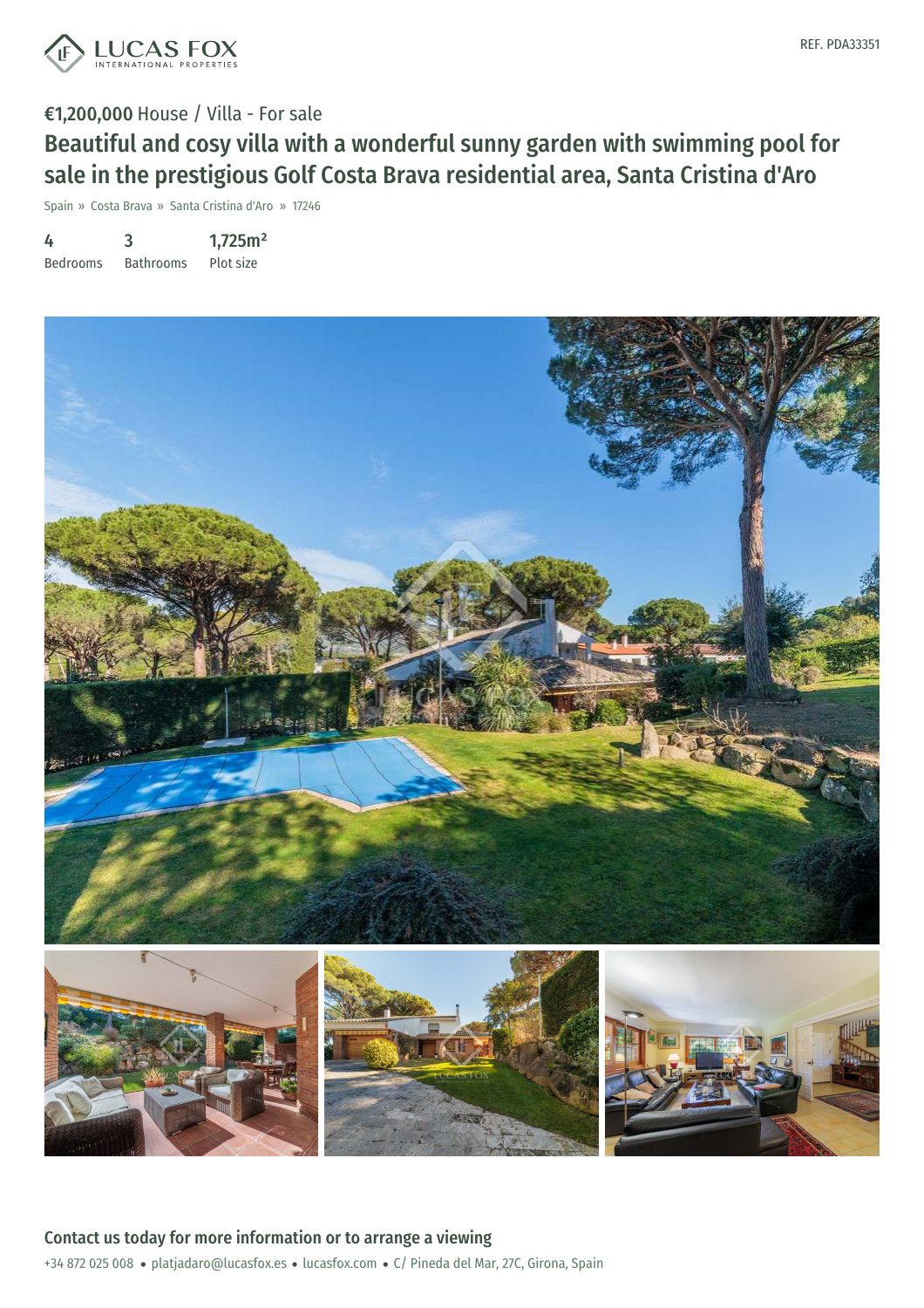

## €1,200,000 House / Villa - For sale Beautiful and cosy villa with a wonderful sunny garden with swimming pool for sale in the prestigious Golf Costa Brava residential area, Santa Cristina d'Aro

Spain » Costa Brava » Santa Cristina d'Aro » 17246

4 Bedrooms 3 Bathrooms 1,725m² Plot size

**OVERVIEW** 

## Beautiful cosy villa with a wonderful sunny garden with swimming pool for sale in the prestigious Golf Costa Brava residential area, Santa Cristina d'Aro.

Located on the Golf Costa Brava golf course, in Santa Cristina d'Aro, we find this magnificent villa for sale, in perfect condition. It is a house of 270 m² built, located on a plot of 1,725 m², and distributed over two floors.

The main floor offers an elegant entrance hall, the spacious and bright living room with two rooms, with a beautiful fireplace and access to the covered terrace, very sunny and to the garden and the large pool. We also find a practical equipped kitchen, a double bedroom, a complete bathroom, the guest toilet, and the garage.

The upper floor has 3 double bedrooms, one of them with a private terrace and a complete bathroom.

As for its characteristics, it has an alarm system, central heating, an irrigation system in the garden, awnings, a machine room and first quality carpentry and enclosures.

Within the development, we find an exclusive golf course with 27 holes, a country club and a restaurant.

It is an ideal place to rest, enjoy the tranquility of the surroundings, nature; perfect as a first or second residence.



[lucasfox.com/go/pda33351](https://www.lucasfox.com/go/pda33351)

Mountain views, Garden, Swimming pool, Terrace, Private garage, Parking, Air conditioning, Alarm, Built-in wardrobes, Chill out area, Double glazing, Equipped Kitchen, Fireplace, Heating, Utility room, Wheelchair access